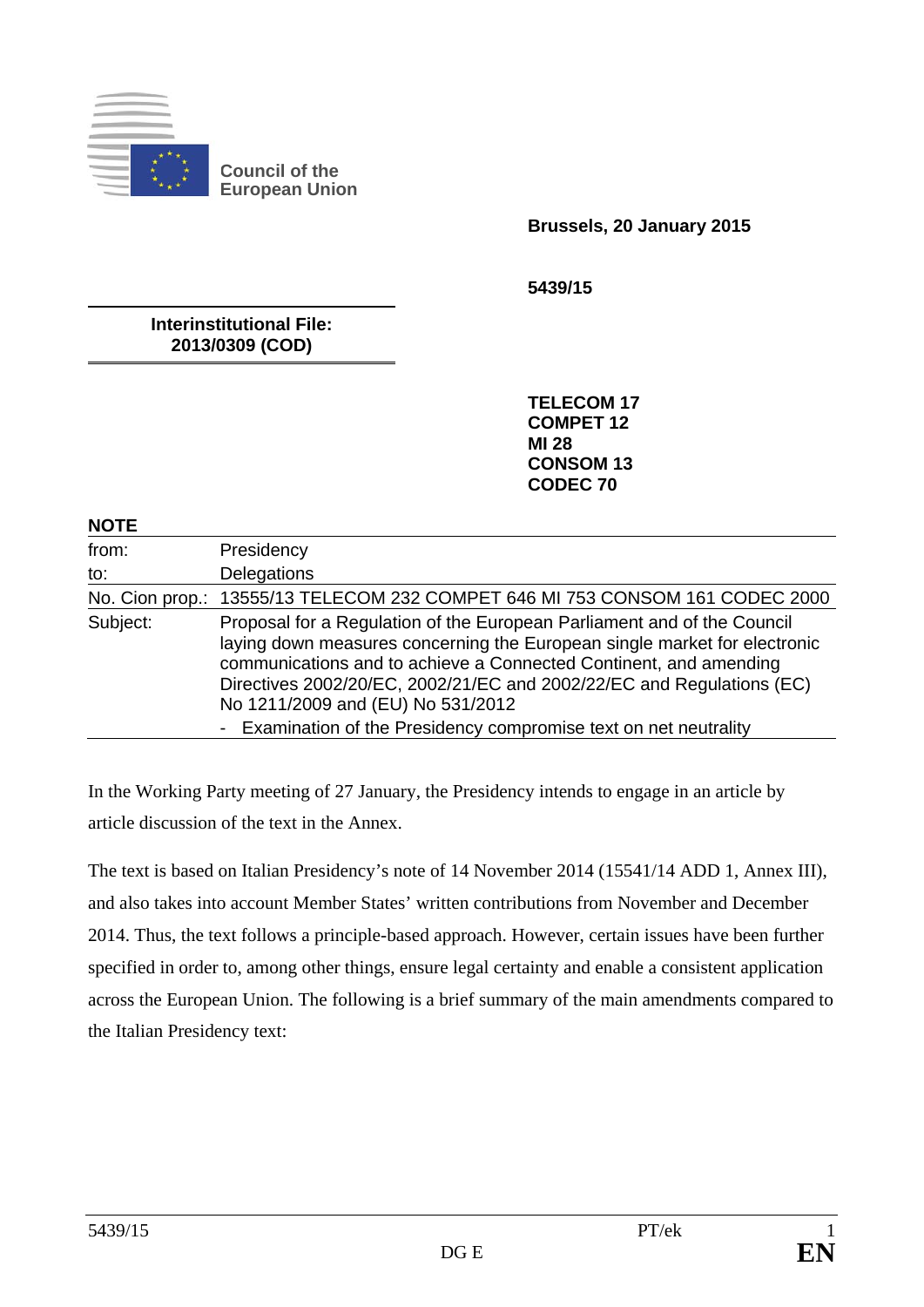- A definition of internet access services has been included. Since this regulation lays down rules to safeguard open internet access, it is essential to define what internet access services are, and also to distinguish them from other services (services which require a specific level of quality).
- The structure of draft Article [23] has been changed. The Article starts with end-users' right to open internet and the freedom of electronic communication providers to offer services other than those of internet access (services which require a specific level of quality), provided that there is no demonstrable negative impact on the availability and general quality of internet access services.
- With respect to the provision of internet access services, the draft stipulates equal treatment of all traffic. However, reasonable traffic management measures are allowed, and the draft sets out the characteristics of such measures. The list of exceptional situations where internet access service providers can implement measures which block or discriminate has been limited to four.

Moreover, following the discussion on the text, the Presidency plans to address the two issues described below.

Firstly, a proposal to include a ban on positive price discrimination across the European Union was put forward, gaining support of several Member States. At the same time, other Member States objected, leading the Presidency to conclude that an explicit proposal to ban positive price discrimination cannot gain the necessary support.

The Presidency would like to seek guidance from the Member States on whether and how this issue needs to be resolved in the draft legislative text. The issue of positive price discrimination could be left outside the scope of this instrument, and accordingly, an article on subject matter and scope which would specify so could be included. This would allow each Member State to decide whether to ban positive price discrimination at national level, or leave the assessment of such practices to general competition law. On the other hand, such a solution would not ensure a consistent approach across the Union.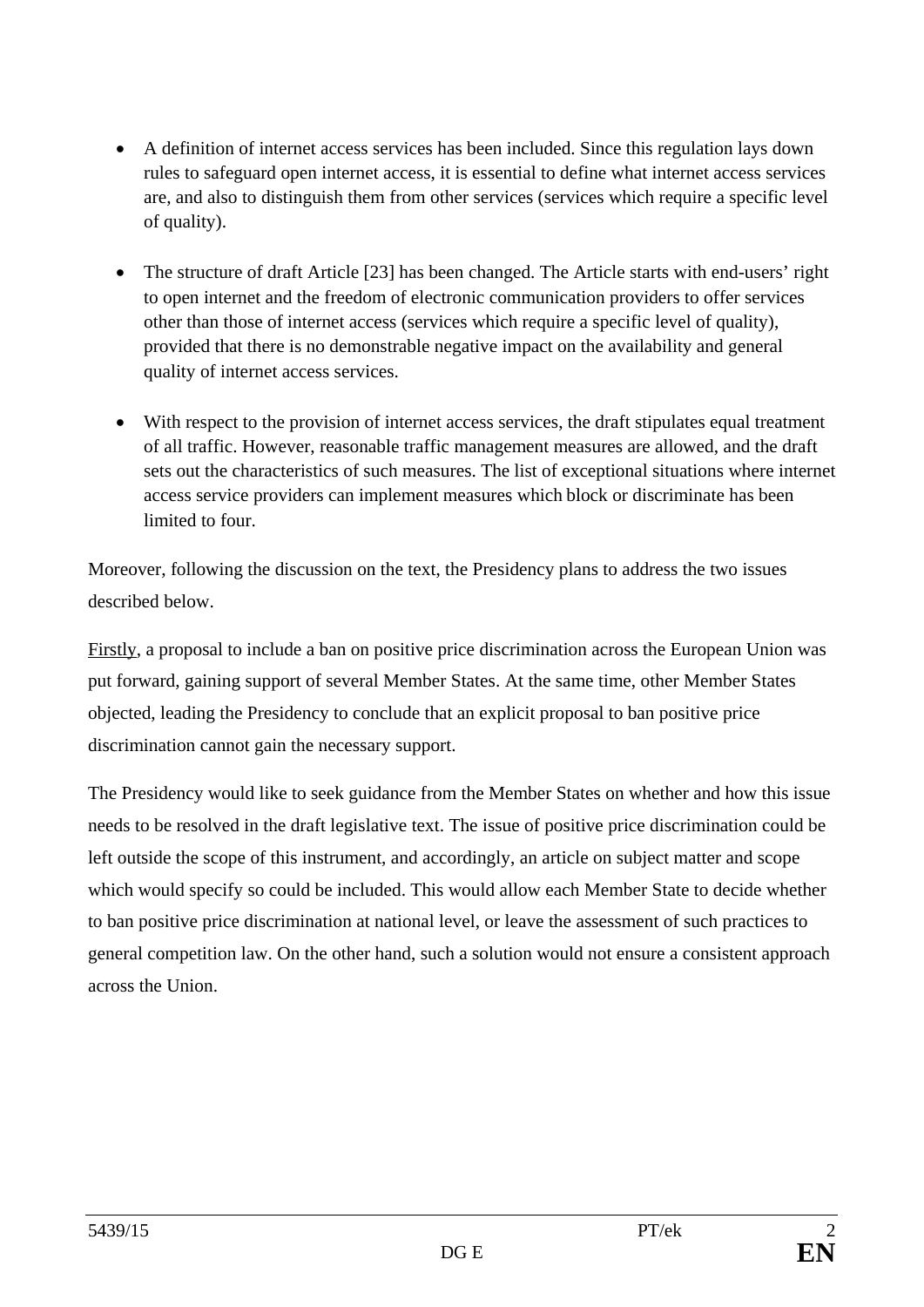Secondly, an issue was raised whether internet service providers should be allowed to block and/or discriminate against certain content acting on the basis of self-regulatory regimes which pursue recognised public interests. However, this request appears to raise certain legal issues relating to the Charter of Fundamental Rights of the European Union and/or the 2002/58 ePrivacy Directive, including with respect to confidentiality of communications.

In case legal issues are resolved and Member States would support the inclusion of self-regulatory regimes, the Presidency would consider the addition of appropriate text in that respect.

\_\_\_\_\_\_\_\_\_\_\_\_\_\_\_\_\_\_\_\_\_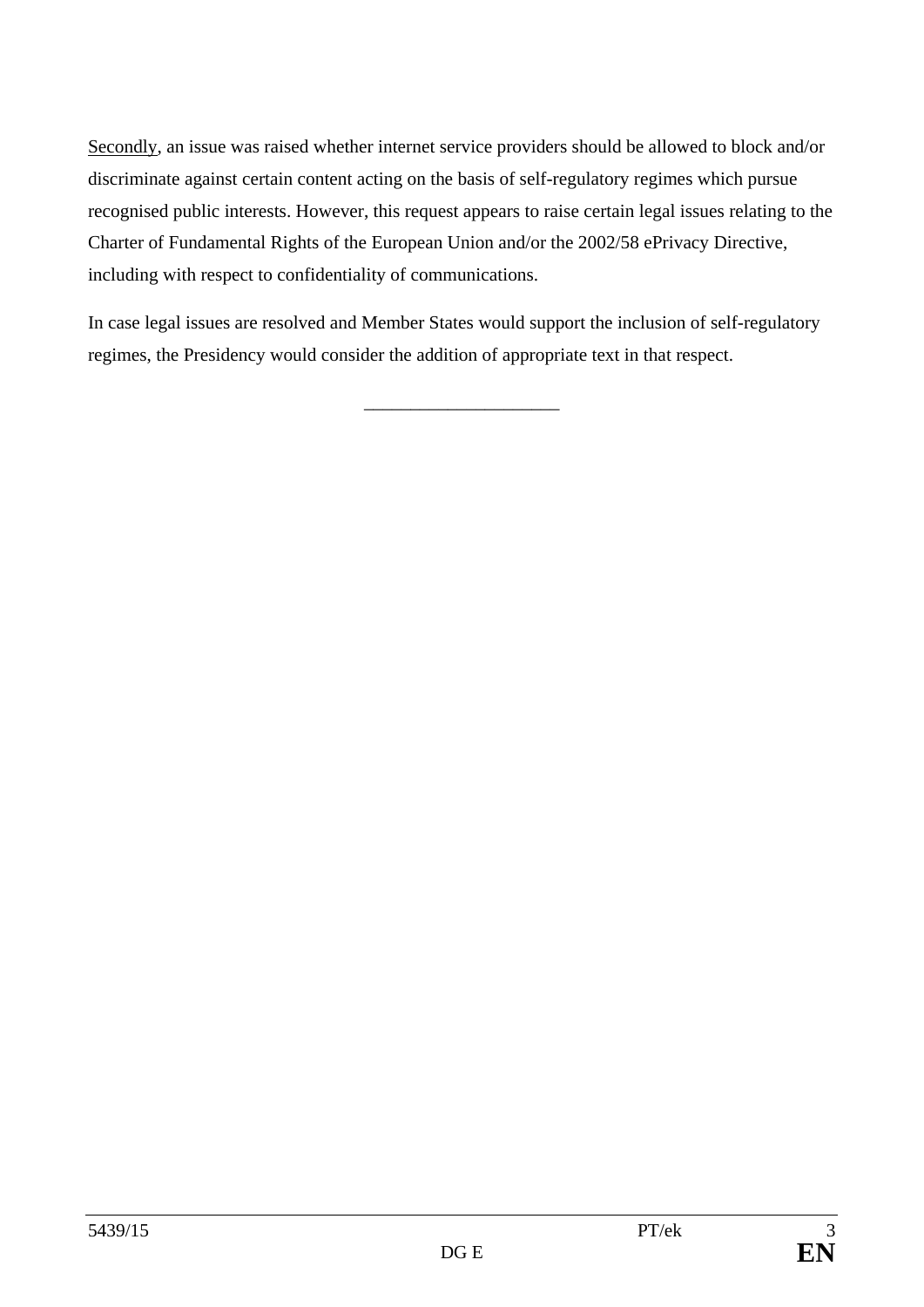## *Article 2 - Definitions*

 [] "Internet access service" means a publicly available electronic communications service that provides access to the internet, and thereby connectivity between substantially all end points of the internet, irrespective of the network technology and terminal equipment used;

## *Article [23] - Safeguarding of open internet access and traffic management*

- 1. End-users shall have the right to access and distribute information and content, use and provide applications and services and use terminal equipment of their choice, irrespective of the end-user's or provider's location or the location, origin or destination of the service, information or content, via their internet access service in accordance with this Article.
- 2. Providers of internet access services and end-users may agree on commercial and technical conditions and characteristics of internet access services. Providers of electronic communications to the public, including providers of internet access services, shall be free to enter into agreements with end-users and/or providers of content, applications and services to deliver a service other than internet access services, which requires a specific level of quality, provided that sufficient network capacity is available so that the availability and general quality of internet access services are not impaired in a material manner.
- 3. Subject to this paragraph, providers of internet access services shall treat all traffic equally in the operation of their networks.

 Providers of internet access services may implement traffic management measures. Such measures shall be transparent, non-discriminatory, proportionate and shall not constitute anticompetitive behaviour. In the implementation of these measures, providers of internet access services shall not block, slow down, alter, degrade or discriminate against specific content, applications or services or specific classes of traffic, except as necessary, and only for as long as necessary, to: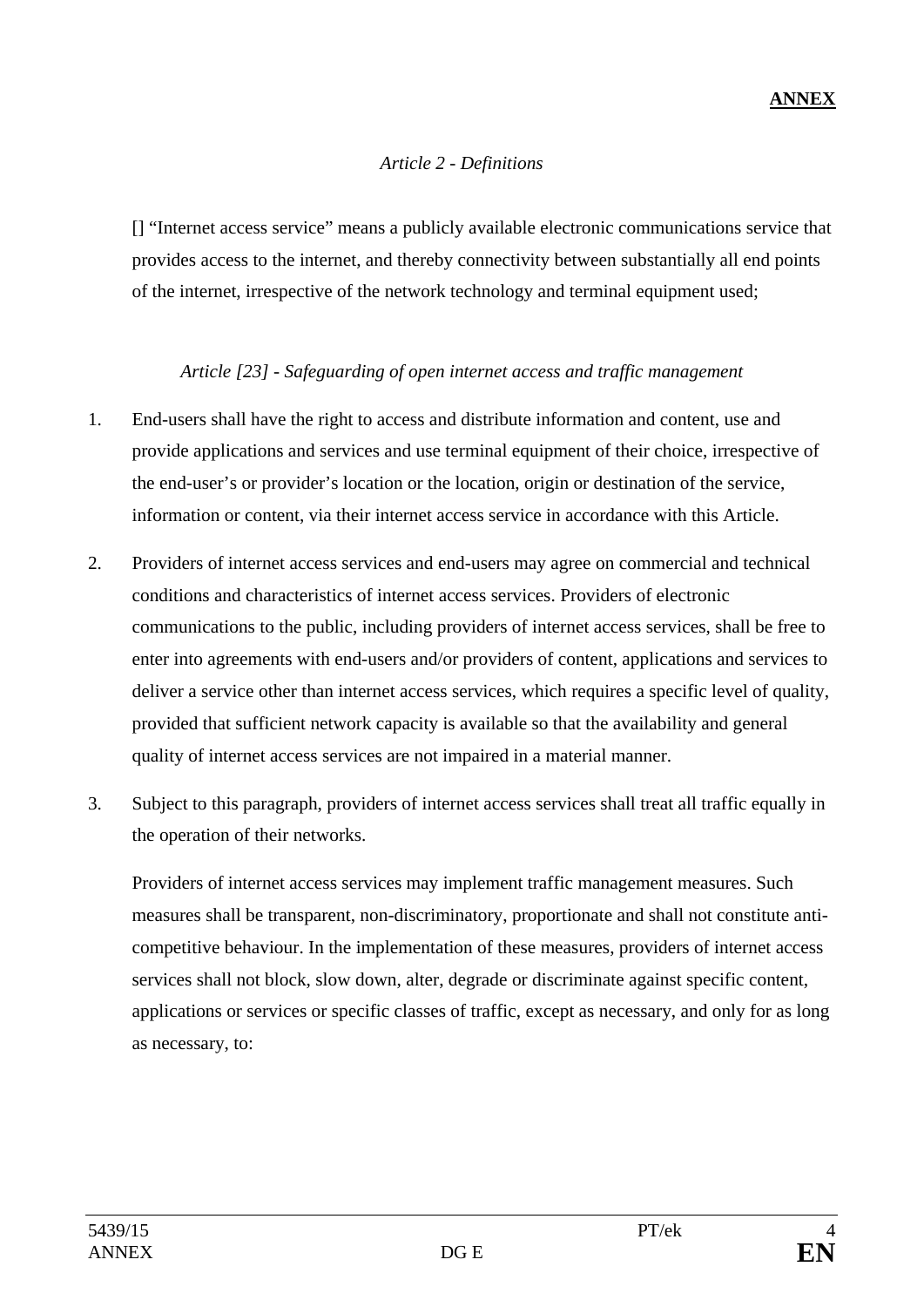a) implement a legislative provision or an order by a court or other public authority vested with relevant enforcement powers under national and/or Union law;

 b) preserve the integrity and security of the network, services provided via this network, and the end-users' terminal equipment;

c) prevent imminent network congestion and mitigate the effects of exceptional network congestion, provided that equivalent types of traffic are treated equally;

d) comply with an explicit request from the end-user, including but not limited to, in order to prevent transmission of unsolicited communication and to implement parental control measures.

- 4. Traffic management measures may only entail processing of personal data that is necessary and proportionate to achieve the objectives of paragraph  $3(a-d)$ . Such processing shall be carried out in accordance with Directive 95/46. Traffic management measures shall comply with Directive 2002/58, in particular with respect to confidentiality of communications.
- 5. This Article is without prejudice to Union or national legislation related to the lawfulness of the information, content, application or services and of the terminal equipment connected.

## *Article [24] - Safeguards for quality of service and the availability of internet access services*

1. National regulatory authorities shall closely monitor and ensure compliance with Article [23], and shall promote the continued availability of internet access services at levels of quality that reflects advances in technology. For those purposes national regulatory authorities may impose technical characteristics and minimum quality of service requirements. National regulatory authorities shall publish reports on an annual basis regarding their monitoring and findings, and provide those reports to the Commission and BEREC.